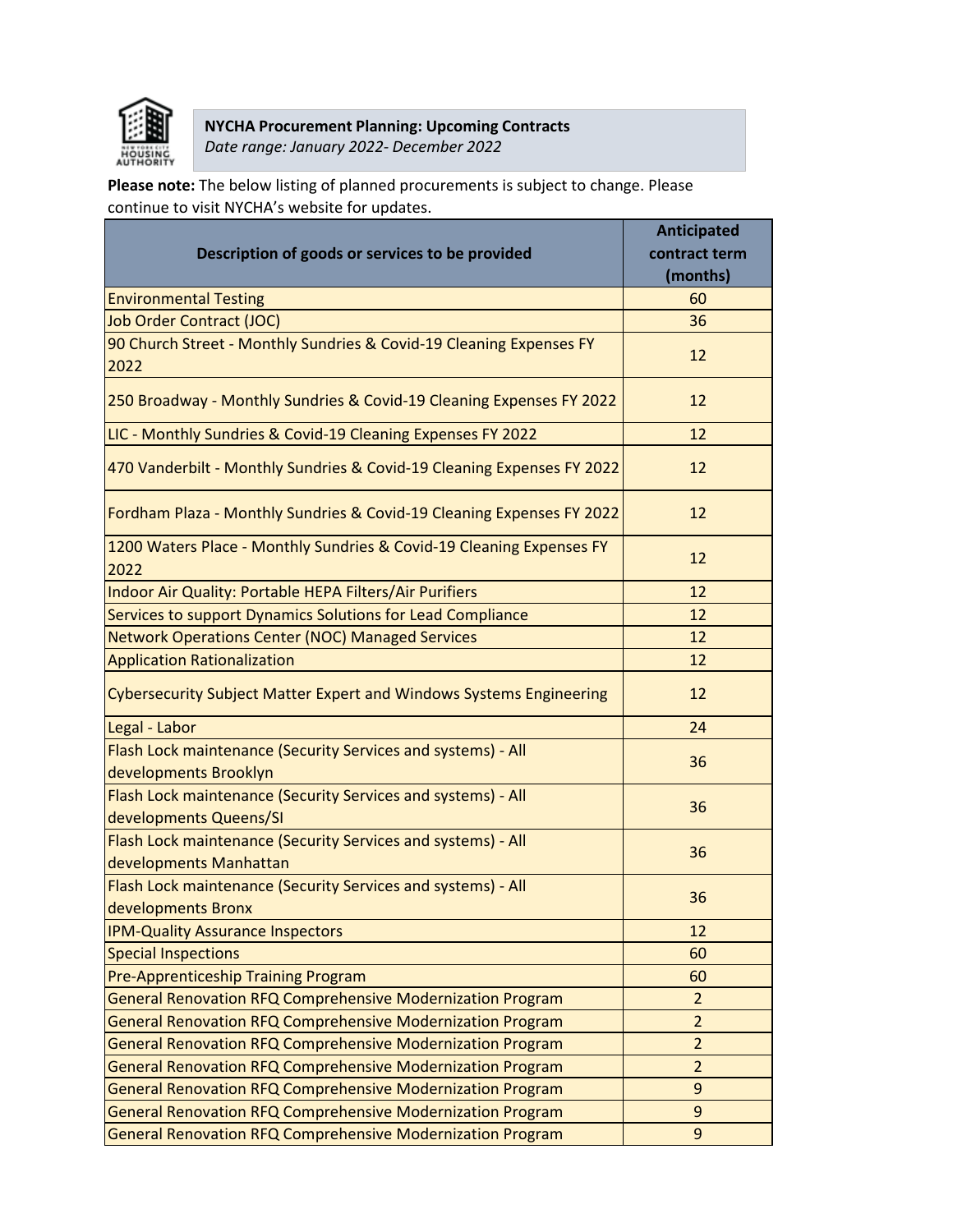| General Renovation RFQ Comprehensive Modernization Program              | 9   |
|-------------------------------------------------------------------------|-----|
| Real Estate Appraisal Services for NYCHA's Commercial and Community     | 60  |
| <b>Use Stores</b>                                                       |     |
| Real Estate Advisory Services for NYCHA's Corporate Sites               | 60  |
| <b>HVAC Maintenance and Repair for NYCHA's Corporate Sites: Fordham</b> |     |
| Plaza & 23 Ash Street.                                                  | 60  |
| Industrial Hygiene Services                                             | 36  |
| <b>Fire Safety Training</b>                                             | 36  |
| <b>Oracle Paas And laas Managed Services</b>                            | 12  |
| Legal - Commercial Litigation                                           | 48  |
| Provide training and exercises to NYCHA employees in emergency          | N/A |
| management                                                              |     |
| <b>Community Center Upgrade Ravenswood - General Renovation</b>         | N/A |
| Community Center Upgrade South Jamaica II - General Renovation          | N/A |
| <b>Community Center Upgrade Seward Park - General Renovation</b>        | N/A |
| Community Center Upgrade Parkside - General Renovation                  | N/A |
| <b>Community Center Upgrade Wycoff Gardens - General Renovation</b>     | N/A |
| <b>Community Center Upgrade Bushwick - General Renovation</b>           | N/A |
| <b>Community Center Upgrade Marble Hill - General Renovation</b>        | N/A |
| <b>Community Center Upgrade Dyckman - General Renovation</b>            | N/A |
| Community Center Upgrade Whiteman - General Renovation                  | N/A |
| Community Center Upgrade Eastchester Gardens - General Renovation       | N/A |
| <b>Concrete Slabs Amsterdam</b>                                         | N/A |
| <b>Concrete Slabs Saint Nicholas</b>                                    | N/A |
| <b>Gas Riser Replacement Castle Hill</b>                                | N/A |
| <b>Elevator Replacement Adams</b>                                       | N/A |
| Elevator Replacement Saratoga Village                                   | N/A |
| <b>Elevator Replacement Hylan</b>                                       | N/A |
| <b>Elevator Replacement Amsterdam</b>                                   | N/A |
| <b>Elevator Replacement Dykman</b>                                      | N/A |
| <b>Elevator Replacement Meltzer Tower</b>                               | N/A |
| <b>Elevator Replacement Hernandez</b>                                   | N/A |
| <b>Elevator Replacement St. Nicholas</b>                                | N/A |
| <b>Elevator Replacement Unity Plaza</b>                                 | N/A |
| Elevator Replacement 303 Vernon Avenue                                  | N/A |
| <b>Elevator Replacement Lafayette</b>                                   | N/A |
| Fire Alarm System Installation Eastchester Garden                       | N/A |
| Fire Alarm System Installation Cooper Park                              | N/A |
| Fire Alarm System Installation Glenwood                                 | N/A |
| <b>Roof Replacement Baruch Addition</b>                                 | N/A |
| <b>Roof Replacement Low Houses</b>                                      | N/A |
| Roof Replacement Bailey Avenue-West 193rd<br><b>Street</b>              | N/A |
| <b>Roof Replacement Drew Hamilton</b>                                   | N/A |
| <b>Heating Plant Upgrade Bronx River</b>                                | N/A |
| <b>Heating Plant Upgrade Carver Houses</b>                              | N/A |
|                                                                         |     |